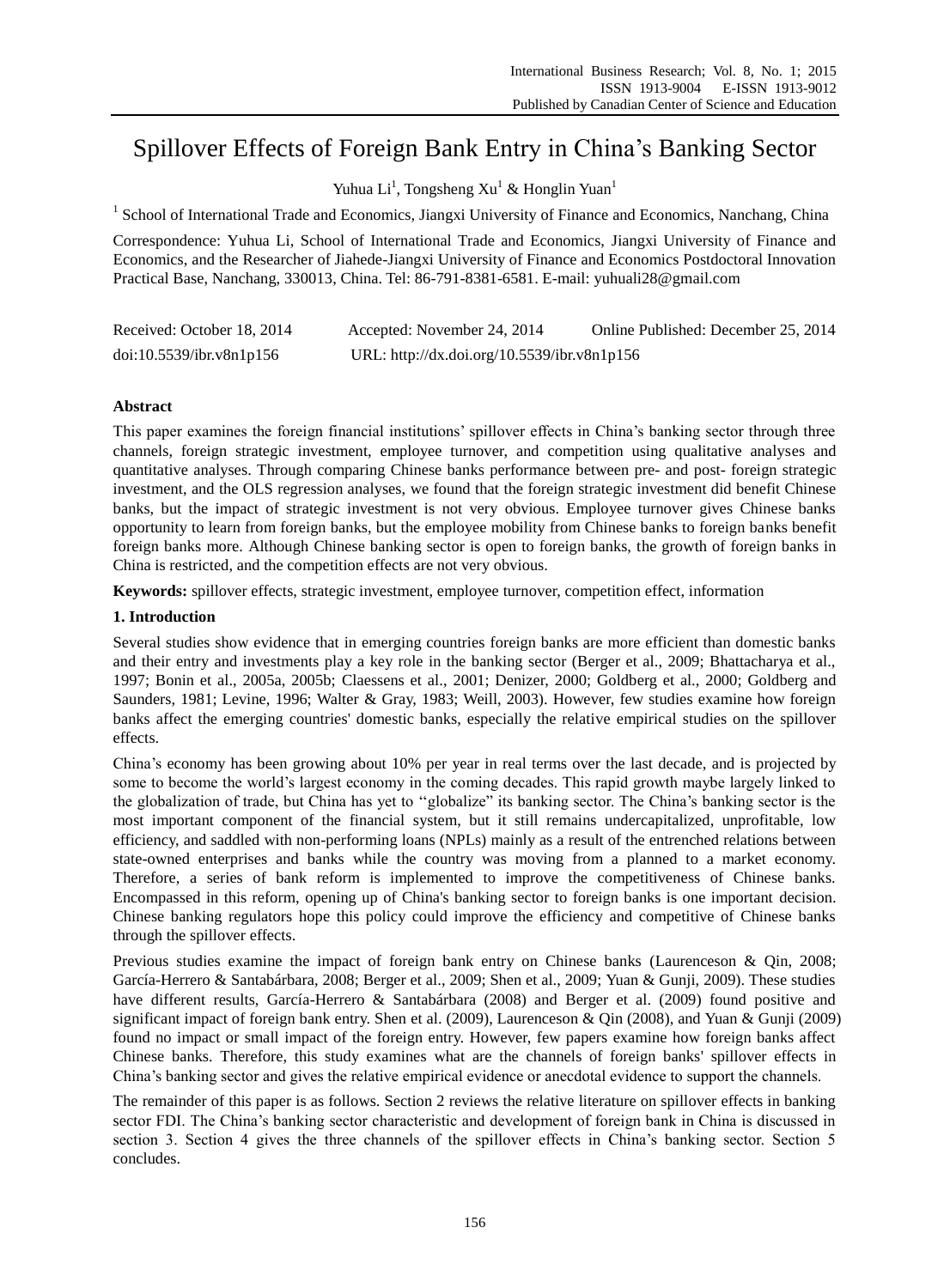#### **2. Spillover Effects in Banking Sector FDI**

In banking sector, few studies focus on the channels of spillover effects of foreign bank entry. In the few studies, Lensink & Hermes (2004) argue that foreign bank may affect domestic banks through competition effect, demonstration effect, and increasing the quality of human capital of domestic banks.

(1) Competition effect. The presence of foreign banks may stimulate domestic banks to reduce costs, increase efficiency and increased the diversity of financial services through competition. The pressure of increased competition gives the managers the incentive to perform in order to survive. Increased competition may lead to lower operating cost, interest rate margins, and profits (Hermes & Lensink, 2001).

(2) Demonstration effect. The introduction of these services may stimulate domestic banks to develop such new services, improving the efficiency of financial intermediation of the domestic financial system. Moreover, foreign banks may also introduce modern and more efficient banking techniques that are new to domestic banks. These modern banking techniques may be copied (Lensink & Hermes, 2004).

(3) Employee turnover. Foreign entry can have significant influence on human capital formation for domestic banking sectors. The influence can be achieved in three ways (Konopielko, 1999; Lensink & Hermes, 2004; Mathieson & Roldos, 2000). First, foreign banks become "salary leaders" to attract highly qualified specialists available. Second, foreign banks supplement the staffs with expatriate personnel at the beginning of entry. Third, foreign banks invest in training programs for new employees, including local employees. With labor turnover, local employees/bankers would have a chance to learn from the foreign managers and the training programs, assimilate the practices, and retain the skills when they move back to domestic banks (Mathieson & Roldos, 2000). Improved human capital will reduce operation costs and contribute to more efficient banking practices.

These previous studies on spillover effects in banking sector mainly focus on literature reviewer theoretical arguments; however, few of these studies give the empirical evidence or anecdotal evidence to support their arguments. In addition, since the banking sector is the highly regulated industry and different liberalization degree in the foreign bank entry, the entry mode of foreign banks in a host country may be different according to different countries, so the channels of how foreign banks affect host countries" banks vary according to different countries' banking sector.

#### **3. Background on Foreign Bank Entry**

Since 1980, the Chinese banking sector has gone through four stages in its foreign entry process, and the development trend of foreign banks can be seen from Figure 1.



Figure 1. Foreign banks in China over 1980–2010

Source: Complied by the author according to the 2006 Report of the Almanac of China Finance and Banking and the 2010 Annual Report of CBRC.

*Note:* The foreign banks include the branches, sub-branches, foreign-owned subsidiaries.

*Stage 1: Starting stage (1981–1990).* In 1981, Nanyang Commercial Bank established a branch in Shenzhen, becoming the first foreign bank doing business in China since 1949. Foreign banks can only engage in exchange business in firms with three kinds of capital and foreign individuals. At the end of 1990, there are 22 branches and sub-branches of foreign banks and 1 subsidiary. *Stage 2: Rapid development period (1991–1997).* In the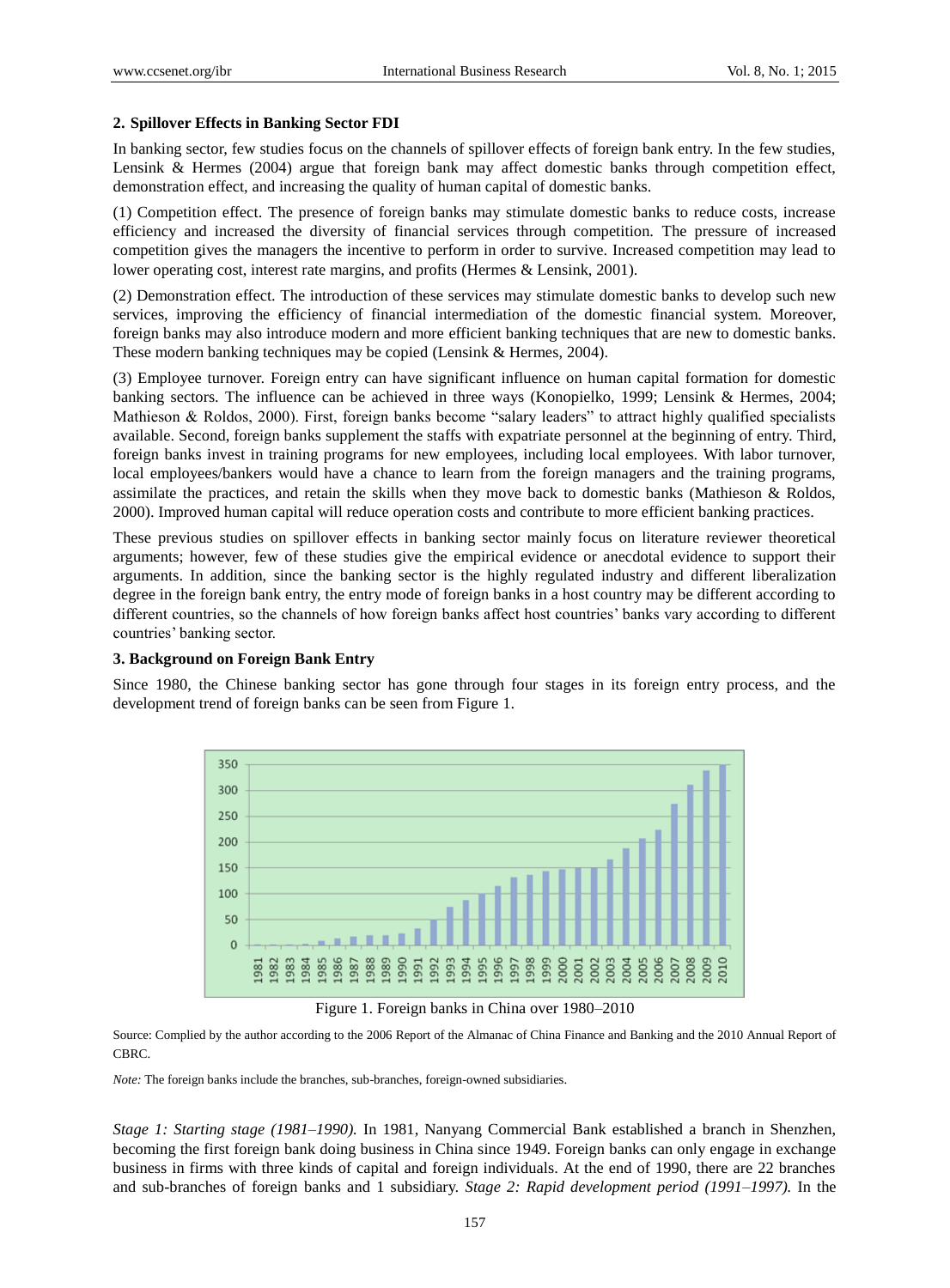early 1990s, it was the fastest-growing period in foreign trade and foreign direct investment. The big demand for foreign financing is a good opportunity for the development of foreign banks. As of end-1997, the number of branches, sub-branches, and subsidiary of foreign banks in China reached 109. *Stage 3: Contraction period (1998–2000).* In the aftermath of Asian Financial Crisis, foreign banks became more cautious in expanding their business in the Asia-Pacific region, and foreign banks" business in China"s banking sector also slowed down. From 1998 to 2001, only 15 new branches and sub-branches were established in China. *Stage 4: New development (2001–now).* On 11 December 2001, China gained accession to the WTO. The gradual deregulation on foreign banks enabled a rapid expansion of their business. In the five years following the WTO accession, the branches, sub-branches, and subsidiary of foreign banks expanded from 147 in 2001 to 291 in 2006. In addition, foreign banks are encouraged to set up strategic investment with Chinese banks.

## **4. Channels of Spillovers Effects**

In China"s banking sector, foreign banks affect Chinese banks mainly through strategic investment, employee turnover, and competition.

## *4.1 Foreign Strategic Investment*

In China, there are 26 Chinese banks, which introduced foreign strategic investment from foreign banks during 2001–2008. It includes 4 state-owned commercial banks (SOCBs), 9 joint-stock commercial banks (JOCBs), 11 city commercial banks (CCBs), and 2 rural commercial banks (RCBs). The performance data over period 1998–2009 of these banks are mainly from Bankscope, the missing data of Bankscope is from the investor relations materials of each bank"s official website and the Almanac of China Finance and Banking, and some are calculated by the author according to original data. Information about the foreign strategic investment is collected by the authors from media, each bank"s Annual Report, and some literatures (see García-Herrero & Santabárbara, 2008; Zhu et al., 2008).

In order to examine the impact of foreign strategic investment on Chinese banks, firstly, this study uses Chinese banks without strategic investment as matching group banks to investigate adjusted performance of Chinese banks which have introduced foreign strategic investment. The average value of performance of the matching group banks will be computed at every year<sup>1</sup>, and then this study gets the adjusted performance of Chinese banks by the raw value of Chinese banks minus the value of matching group banks. Secondly, this study wants to know whether performance of Chinese banks has been changed after introducing foreign strategic investment from foreign banks. So, this study compares the adjusted performance of Chinese banks between pre 3 years and post 3 years of introducing foreign strategic investment. Then, this study could get the difference of raw value and adjusted value of performance between pre 3 and post 3 years. Thirdly, this study aims to understand whether foreign strategic investment has any relevant impact on the performance of Chinese banks. The OLS model is used to examine the impact.

Performance of Chinese banks is measured by return on asset (*ROA*) and cost to income ratio (*COSTR*). For OLS model, the independent variable is *Dstrategic*, a dummy variable, if the Chinese bank has introduced strategic investment at year *t* it is 1, otherwise it is 0. The control variables include macroeconomic variables, bank individual variables, and time variables. Macroeconomic control variables include GDP growth rate (*GDPG*) and interest rate on lending (*IR*). Bank individual variables include *Lnasset*, state-owned commercial bank (*SOCB*), joint-stock commercial bank (*JOCB*), city commercial bank (*CCB*) and *LIST*. *Lnasset* controls the impact of bank scale. *SOCB*, *JOCB,* and *CCB* are dummy variables which are used to control bank type. Because banks with different type might reap different benefit from the fact that, for example, government regulations and policies might differ between different types of Chinese banks and this might impact on their performance. *LIST*  is used as a dummy variable to capture the fact that listed companies might reap efficiency benefits from better corporate governance (Laurenceson et al., 2008). Time variables are the year variables, which are dummy variables and are used to control the difference of Chinese banks between different years.

Table 1 lists the comparison results between pre- and post-foreign strategic investment. The difference on raw value of *ROA* between pre and post- foreign strategic investment is positive and significant at the 5 years period and 7 years period, which indicates that the profitability of Chinese banks increases after introducing foreign strategic investment from foreign banks. However, the difference on *Adj\_ROA* is negative during the 3 periods, which indicates that the profitability of Chinese banks is smaller than that of matching group banks, but it is also not significant. The difference on raw value of *COSTR* between pre- and post- foreign strategic investment is negative and significant at the 3 periods, which indicates that the cost to income ratio of Chinese banks is improved after introducing foreign strategic investment. Also, the similar results can be seen from the difference on *Adj\_COSTR*, which indicates that the cost to income ratio of Chinese banks with strategic investment is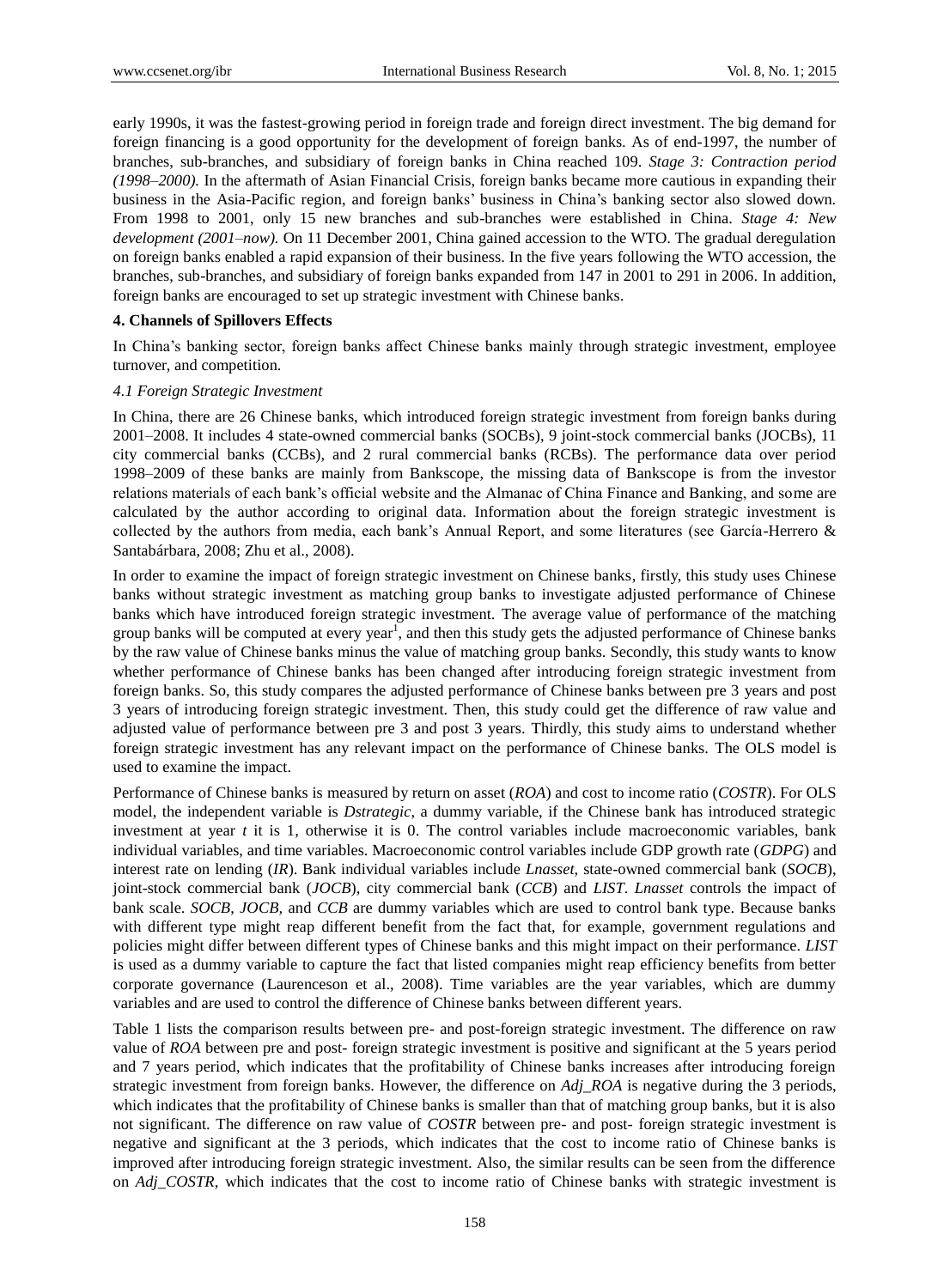|            |              |                       | Raw                   |                      | Adjusted              |                      |                       |
|------------|--------------|-----------------------|-----------------------|----------------------|-----------------------|----------------------|-----------------------|
|            |              | $Y_{-1}$ to $Y_{t+1}$ | $Y_{-2}$ to $Y_{t+2}$ | $Y_{-3}$ to $Y_{+3}$ | $Y_{-1}$ to $Y_{t+1}$ | $Y_{-2}$ to $Y_{+2}$ | $Y_{-3}$ to $Y_{t+3}$ |
| <i>ROA</i> | Pre-         | 0.559(19)             | 0.559(36)             | 0.538(50)            | 0.225(19)             | 0.260(36)            | 0.256(50)             |
|            | Post-        | 0.772(19)             | 0.859(35)             | 0.878(51)            | 0.188(19)             | 0.229(35)            | 0.217(51)             |
|            | difference   | 0.213                 | $0.300***$            | $0.340***$           | $-0.037$              | $-0.030$             | $-0.039$              |
|            | t-statistics | 1.641                 | 3.082                 | 4.438                | $-0.294$              | $-0.333$             | $-0.528$              |
| COSTR      | Pre-         | 45.265 (19)           | 46.876 (36)           | 49.513 (50)          | 11.746 (19)           | 13.126 (36)          | 15.768 (50)           |
|            | Post-        | 38.306 (19)           | 37.929 (35)           | 37.862 (51)          | 6.495(19)             | 6.808(35)            | 7.423(51)             |
|            | difference   | $-6.959***$           | $-8.948$ ***          | $-11.651***$         | $-5.252**$            | $-6.318***$          | $-8.345***$           |
|            | t-statistics | $-3.030$              | $-4.993$              | $-6.593$             | $-2.413$              | $-3.644$             | $-4.693$              |

smaller than that of matching group banks.

|  |  |  |  |  | Table 1. Comparison on performance between pre- and post-strategic investment |
|--|--|--|--|--|-------------------------------------------------------------------------------|
|--|--|--|--|--|-------------------------------------------------------------------------------|

Source: compiled by the authors.

*Note:* It compares the mean value of these indicators. The value in the parentless is the observation. \*\*\*, \*\*, and \* indicate significance at 1%, 5%, and 10% level respectively. *ROA*, return on assets; *COSTR*, cost to income ratio.

Table 2 lists the impact of foreign strategic investment on performance of Chinese banks. The coefficient of *Adj\_ROA* is negative but not significant. And the coefficient of *Adj\_COSTR* is negative and significant at 10% level which means that the cost to income ratio of Chinese banks with strategic investment is lower than the matching group banks. These results indicate that the strategic investments have improved some aspects of Chinese banks, but the degree of improvement is not very big. Comparing with previous studies, the results are consistent with the study of Yuan & Gunji (2009) and Tan (2009).

|                | $Adi$ <sub>L</sub> ROA | Adj_COSTR      |             |              |
|----------------|------------------------|----------------|-------------|--------------|
|                | coefficient            | t-statistics   | coefficient | t-statistics |
| Dstrategic     | $-0.017$               | $-0.23$        | $-4.551*$   | $-1.93$      |
| <b>GDPG</b>    | $-0.231***$            | $-3.32$        | 1.313       | $-0.76$      |
| $_{\rm IR}$    | $0.521***$             | $-3.09$        | $-6.062$    | $-1.50$      |
| Lnasset        | $0.210***$             | $-3.36$        | $-6.735***$ | $-3.11$      |
| <b>SOCB</b>    | $-0.479*$              | $-1.74$        | 11.598**    | $-2.09$      |
| <b>JOCB</b>    | $-0.604**$             | $-2.40$        | $10.026**$  | $-2.18$      |
| CCB            | $-0.137$               | $-0.56$        | $-0.441$    | $-0.11$      |
| <b>LIST</b>    | $0.115**$              | $-2.1$         | $-1.847$    | $-1.14$      |
| Cons           | $-2.561***$            | $-3.02$        | 109.958***  | $-4.16$      |
| Obs.           | 178                    |                | 178         |              |
| R <sub>2</sub> |                        | 0.253<br>0.448 |             |              |

Table 2. Impact of foreign strategic investment on performance of Chinese banks

Source: Compiled by the authors.

*Note:* T-statistics are reported in the parentless. \*\*\*, \*\*, and \* indicate significance at 1%, 5%, and 10% level respectively. *Adj\_ROA*, adjusted value of return on assets; *Adj\_COSTR*, adjusted value of cost to income ratio. Obs, number of observations. Value of year dummy variables is omitted.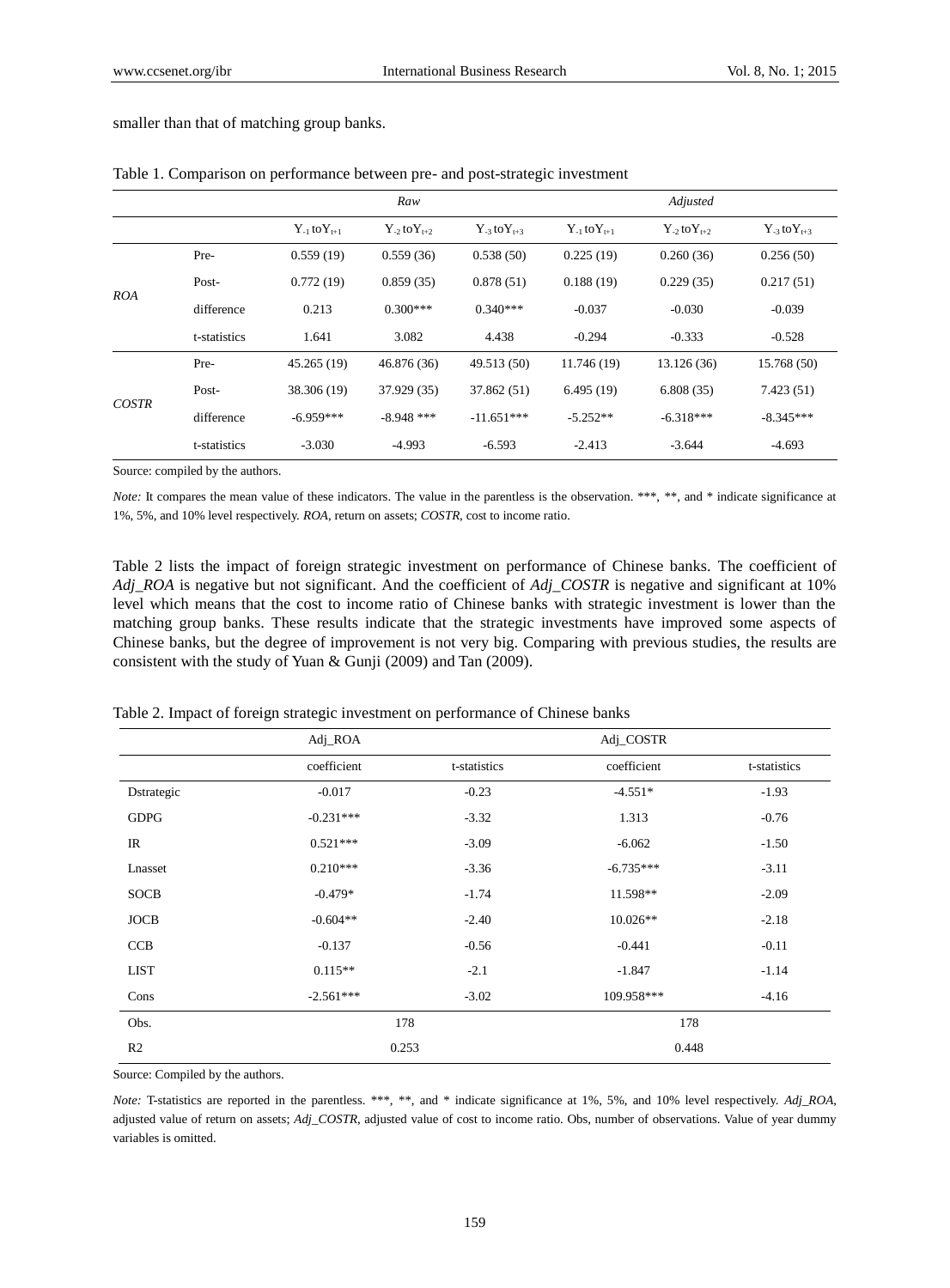## *4.2 Employee Turnover*

There are several characteristics of employee turnover between foreign banks and Chinese banks. First, some high qualified specialist move from foreign banks to Chinese banks which benefit Chinese banks at acquiring specific banking knowledge. For example, the personnel with risk management experience transferred from the foreign banks to the Chinese banks (Price Water House Cooper, 2009 report). Second, the movement of senior managers is in both sides. Some senior managers move from foreign banks to Chinese banks. For example, the previous CEO of Asia-Pacific region of Destuche Bank, Hongli Zhang, now is the vice president of Industrial & Commercial Bank of China<sup>2</sup>. And some senior managers move from Chinese banks to foreign banks. For example, the board secretary of China Construction Bank, Changneng Yi, moved to an equity investment company, J.C. Flowers & Co. LLC<sup>3</sup>; the manager of investment of China Construction Bank, Long Zhang, moved to a private equity investment company<sup>4</sup>.

Third, the negative spillover effect is more severe than positive spillover effect on the employee turnover. Table 3 lists the staff with foreign study/work experience in foreign banks and Chinese banks. Chinese banks have 9.97 percent staff with foreign study experience and 5.08 percent staff with foreign work experience. Obviously, Chinese banks have few staff with foreign work/study experience than foreign banks.

Table 3. Staff distribution between foreign banks and Chinese banks

|                          | Foreign banks |                    | Chinese banks |                    |  |
|--------------------------|---------------|--------------------|---------------|--------------------|--|
|                          | Number        | Percentage $(\% )$ | Number        | Percentage $(\% )$ |  |
| Foreign study experience | 1842          | 90.03              | 204           | 9.97               |  |
| Foreign work experience  | 616           | 94.92              | 33            | 5.08               |  |

Source: This report is got from the investigation of Shanghai Banking Association in 2008. This investigation involved 13 foreign banks, 12 Chinese banks.

Foreign banks not only have more staff with a foreign study/work experience, but also dig many staff from Chinese banks to replenish their staff due to the rapid growth of foreign banks. Many of these staffs come from state-owned commercial banks, and few staff is from joint-stock owned commercial banks and city commercial banks. It also can be reflected by the high turnover rate of Chinese banks, a survey has reported that 25% Chinese banks have high turnover rate in 2009 (China banker survey, 2009). In addition, the expatriate personnel and customer client managers are the favorite staff they would like to dig. Above all, the employee turnover, especially the senior managers and high qualified specialist in banking sector, does benefit Chinese banks, but it benefits foreign banks more.

## *4.3 Competition*

From the number and asset scale of foreign banks, it gives an impression about the competition degree between foreign banks and Chinese banks. Figure 2 shows the absolute asset value of foreign banks and the ratio of foreign assets divided by total banking asset from 2003. Although the foreign bank asset ratio increases a lot from 2003 until 2007, the foreign asset ratio still less than 2.5%. Comparing with other countries<sup>5</sup>, this ratio is extremely very low. The low foreign asset ratio indicates that the competition foreign banks bring to Chinese banks is very small.



Figure 2. Asset of foreign banks in China"s banking sector

Source: 2009 and 2010 Annual Report of CBRC.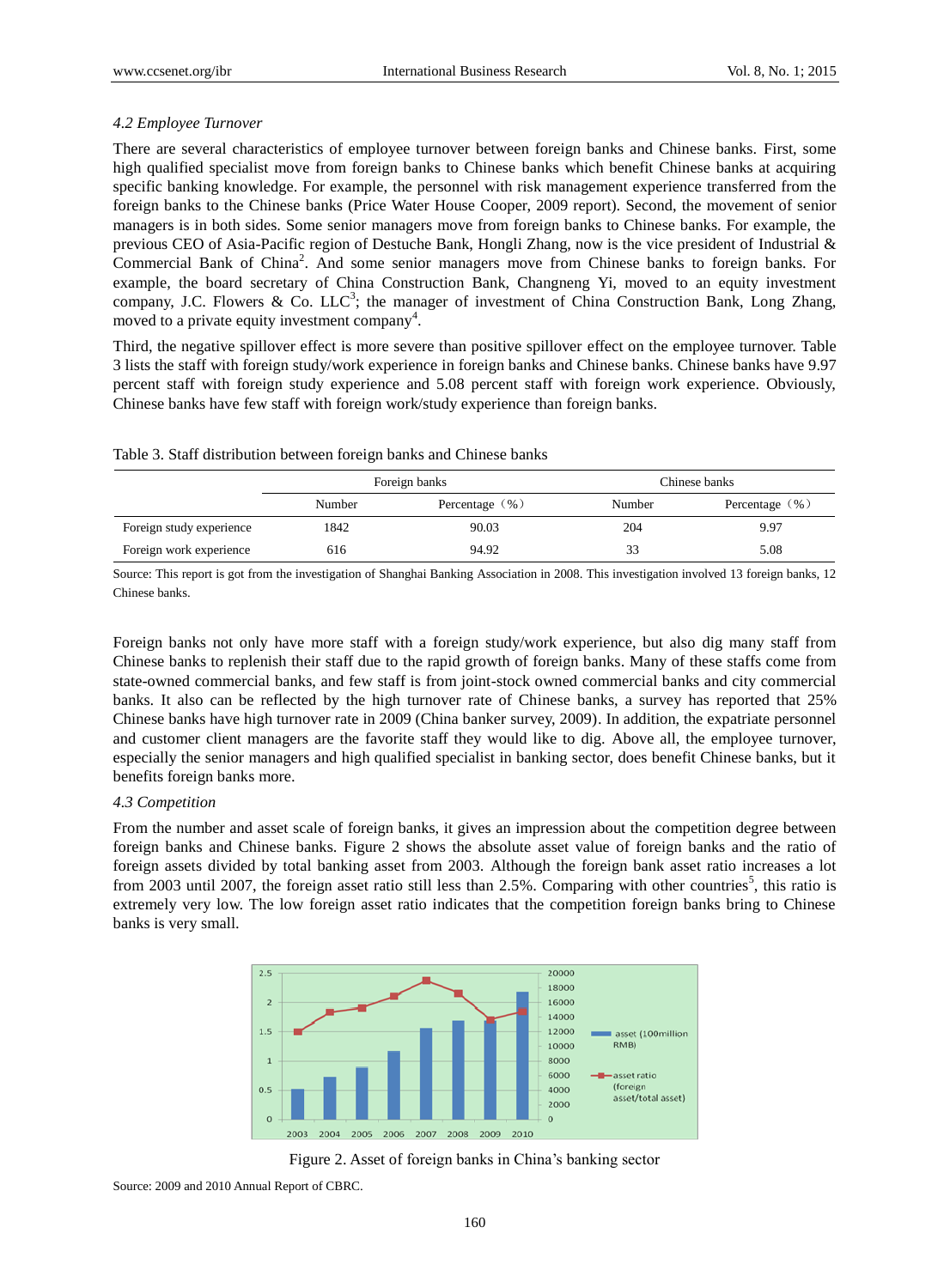Although foreign banks couldn"t compete with Chinese banks in the whole, in some specific business, e.g. trade finance and private banking business, foreign banks have the absolute competitive advantage which gives large pressure on Chinese banks and stimulate Chinese banks to improve their knowledge on it. In conclusion, the competition from foreign banks is not very severe in the whole, but in some specific business, foreign banks give large pressure to Chinese banks.

#### **5. Conclusions**

The impact of foreign bank entry into emerging countries is an interesting research topic. This paper examines the spillover effects in China"s banking sector through three channels, foreign strategic investment, employee turnover, and competition. The foreign strategic investment did benefit Chinese banks, but the impact of strategic investment is not very obvious. Employee turnover gives Chinese banks opportunity to learn from foreign banks, but the employee mobility from Chinese banks to foreign banks benefit foreign banks more. The growth of foreign banks in China is restricted, and the competition effects from foreign financial institutions are not very obvious.

With respect to further work, more data investigation about employee turnover between Chinese banks and foreign banks should be conducted, for example, questionnaire or interview on the knowledge transfer with employee turnover. Moreover, with respect to competition between foreign banks and Chinese banks, more investigation towards Chinese sides and foreign sides is needed.

#### **Acknowledgments**

This paper has been financially supported by National Natural Science Foundation of China (71263016, 71363016), Jiangxi Province Social Science Twelve Five Project (13YJ09), China Postdoctoral Science Foundation (2014M551850), Jiangxi Postdoctoral Science Foundation (2014KY57).

#### **References**

- Berger, A. N., Hasan, I., & Zhou, M. (2009). Bank ownership and efficiency in China: What will happen in the world"s largest nation? *Journal of Banking and Finance, 33*(1), 113–130. http://dx.doi.org/10.1016/j.jbankfin.2007.05.016
- Bhattacharya, A., Lovell, C. A. K., & Sahay, P. (1997). The impact of liberalization on the productive efficiency of Indian commercial banks. *European Journal of Operational Research, 98*(2), 332–345. http://dx.doi.org/10.1016/S0377-2217(96)00351-7
- Bonin, J. P., Hassan, I., & Wachtel, P. (2005). Bank performance, efficiency and ownership in transition countries.*Journal of Banking and Finance, 29*(1), 31–53. http://dx.doi.org/10.1016/j.jbankfin.2004.06.015
- Bonin, J. P., Hassan, I., & Wachtel, P. (2005). Privatization matters: Bank efficient in transition countries. *Journal of Banking and Finance, 29*(8–9), 2155–2178. http://dx.doi.org/10.1016/j.jbankfin.2005.03.012
- Claessens, S., Demirgüç-Kunt, A., & Huizinga, H. (2001). How does foreign entry affect domestic banking markets? *Journal of Banking and Finance, 25*(5), 891–911. http://dx.doi.org/10.1016/S0378-4266(00)00102-3
- Denizer, C. (2000). Foreign entry in Turkey's banking sector, 1980-1997. In Claessens, S. & Jansen, M. (Eds.), *The Internationalization of Financial Services: Issues and Lessons for Developing Countries* (pp. 389–406). Boston: Kluwer Academic.
- Garc á-Herrero, A., & Santabárbara, D. (2008). Does the Chinese banking system benefit from foreign investors. *BOFIT Discussion Papers*, 11.
- Goldberg, L. G., & Saunders, A. (1981). The determinants of foreign banking activity in the US. *Journal of Banking and Finance, 5*(1), 17–32. http://dx.doi.org/10.1016/0378-4266(81)90005-4
- Goldberg, L. S. (2004). Financial-sector FDI and host countries: New and old lessons. *National Bureau of Economic Research Cambridge*, Mass, USA. http://dx.doi.org/10.3386/w10441
- Goldberg, L. S., Dages, B. G., & Kinney, D. (2000). Foreign and domestic bank participation in emerging markets: lessons from Mexico and Argentina. *NBER working paper*.
- Hermes, N. & Lensink, R. (2001). Changing the conditions for development aid: A new paradigm. *Journal of Development Studies, 37*(6), 1–16. http://dx.doi.org/10.1080/713601080
- Konopielko, L. (1999). Foreign Banks' Entry into Central and East European Markets: Motives and Activities. *Post-Communist Economies, 11*(4), 463–485. http://dx.doi.org/10.1080/14631379995841